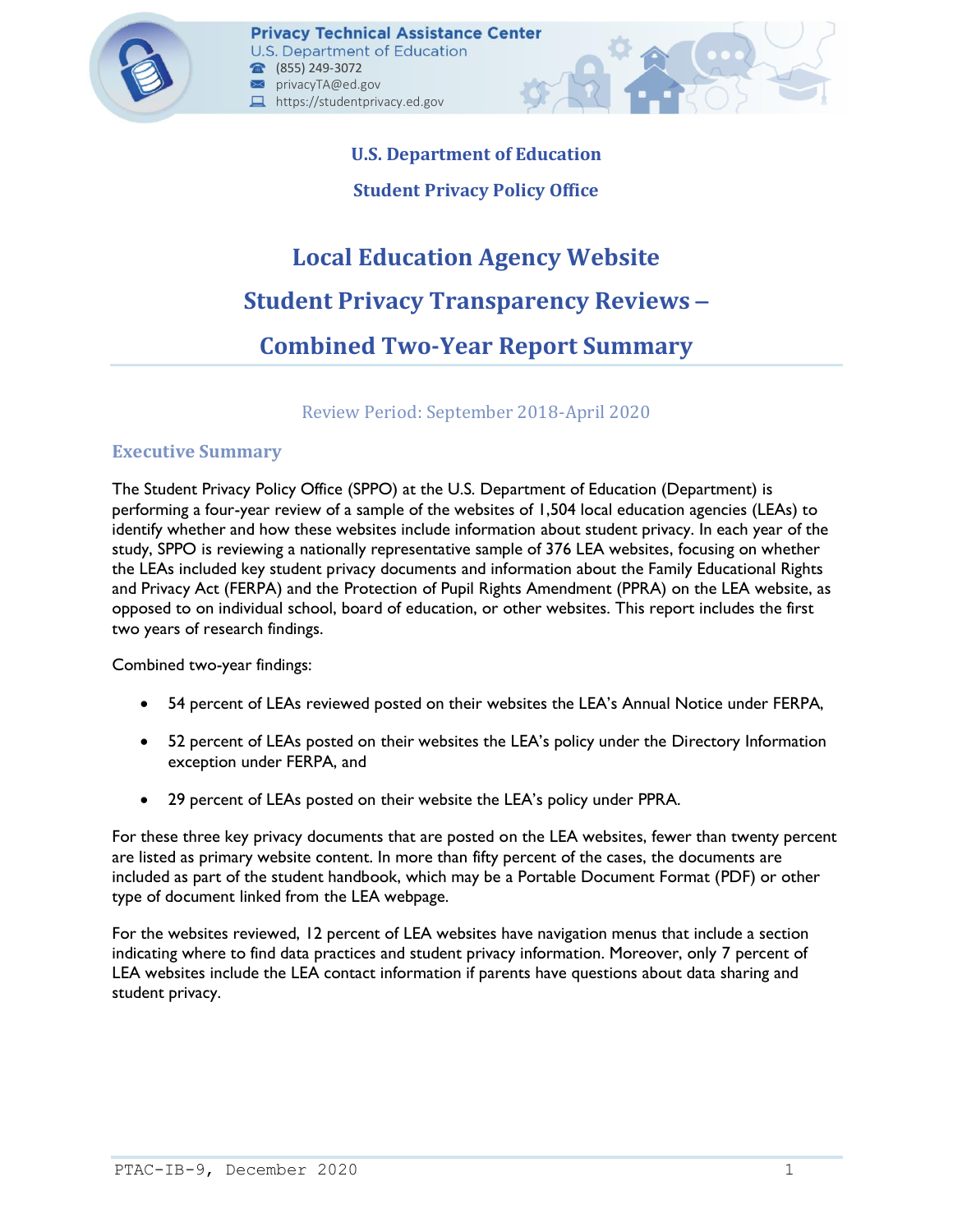

This study is derived from Strategic Objective 3.2, Performance Measure 3.2c of the *U.S. Department of Education Strategic Plan for Fiscal Years 2018-2022*. To inform the Department's review of this objective, SPPO and its Privacy Technical Assistance Center (PTAC) are studying LEA practices for providing information on data sharing and student privacy on their websites. SPPO is responsible for administering FERPA and PPRA, and providing guidance and best practices on student privacy to the education community.

SPPO recommends as a transparency best practice that LEAs post their FERPA and PPRA student privacy-related information on their websites so that information is easily available to parents and the community. FERPA does not require that LEAs post their annual FERPA notice on their websites, but the law specifically requires LEAs to provide notice annually to parents of students and eligible students of their rights under FERPA "by any means that are reasonably likely to inform the parents or eligible students of their rights." *See* 34 CFR § 99.7. With the increased utilization of LEA websites for the timely dissemination of information to the school community, SPPO believes that posting an appropriate notice on the LEA website is an effective manner of meeting FERPA's Annual Notice requirement.

#### **Sample Selection**

In order to complete the review, a sampling plan was developed to determine which LEAs would be reviewed across four years of data collection (fiscal years 2019, 2020, 2021, and 2022). A single sample of 1,504 LEAs was selected at the outset of the study, and randomly divided into four groups of 376 LEAs that would be reviewed across the four data collection years to create a nationally representative sample for each year. In addition, a replacement sample of 100 LEAs was selected that may be used if any original sample LEAs cannot be included at the time of data collection (for example, if the LEA closed, or if the LEA's website is inactive).

In each year of the study, 376 LEA websites, a nationally representative sample, were reviewed to evaluate transparency practices with respect to LEAs' use of student data. The sample was selected to represent school districts of different size and socioeconomic status across different geographic regions. The LEA website review focused on determining whether key privacy-related documents or information were available on the LEA district website as opposed to on the websites of the board of education or individual schools.

#### **Results**

This report combines data from the samples from years 1 and 2. We found that although 54 percent of LEAs reviewed have the FERPA Annual Notice posted on the website, only 12 percent of LEA websites have navigation menus that include a section indicating where to find data practices and student privacy information. Moreover, 93 percent of LEA websites do not include contact information for a staff member dedicated to data sharing and student privacy.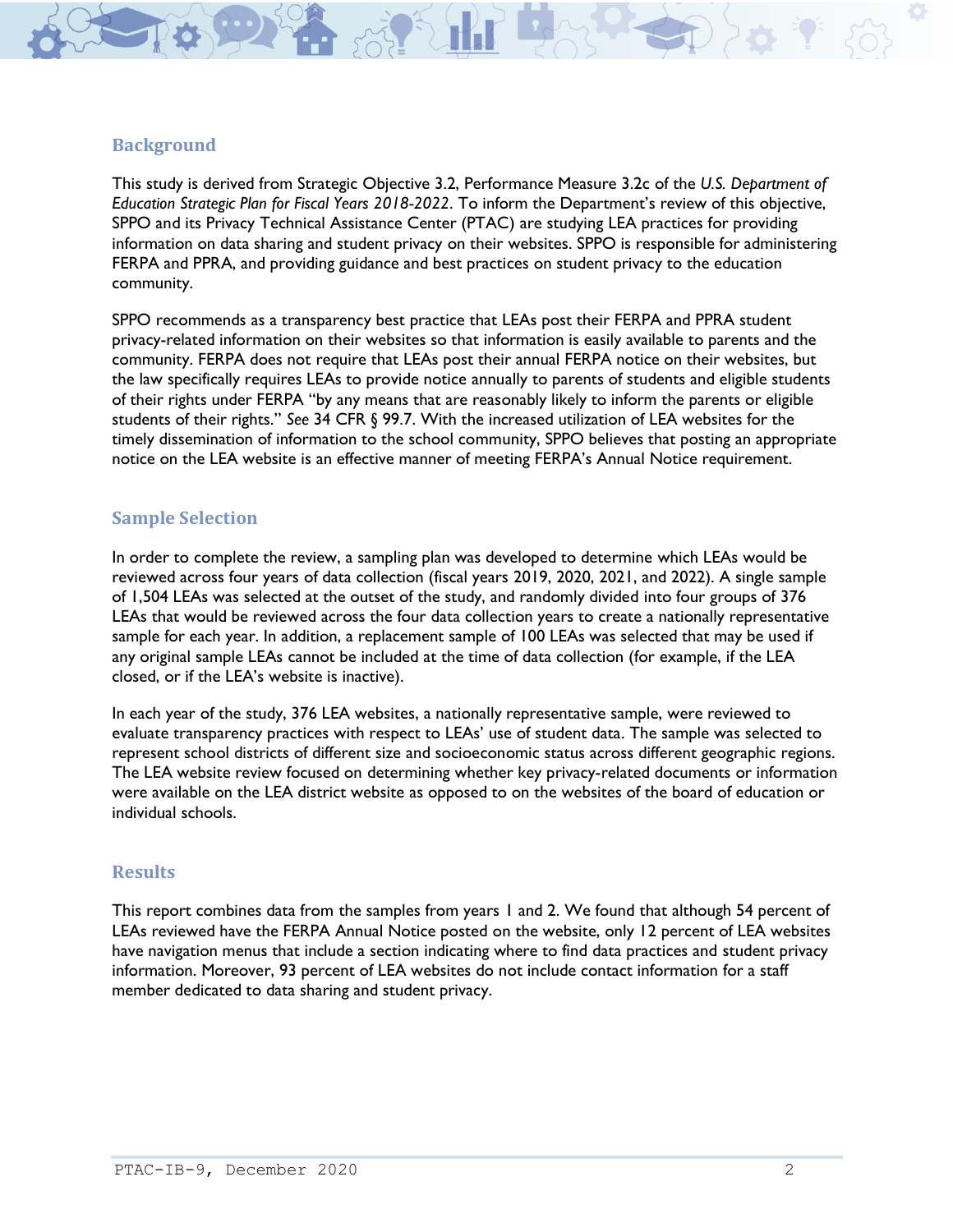

### Topic: Annual Notice

54 percent of LEAs have the FERPA Annual Notice on the LEA website.



# **Topic: Annual Notice**

- When the FERPA Annual Notice is on the LEA's website, 70 percent of the time the notice is the Department's model notice or a minor variant of that.
- For 30 percent of LEAs that include the FERPA Annual Notice on the LEA's website, the notice is customized by the LEA.

| <b>Characteristics of Custom Notice</b>                                                                                                                          | <b>Percent LEAs Yes</b> |
|------------------------------------------------------------------------------------------------------------------------------------------------------------------|-------------------------|
| Does the custom notice include the right to inspect and review students'<br>education records?                                                                   | 95%                     |
| Does the custom notice include the right to seek to amend those<br>records?                                                                                      | 79%                     |
| Does the custom notice include the right to consent to disclosure of<br>Personally Identifiable Information from those records (unless an<br>exception applies)? | 64%                     |
| Does the custom notice include the right to file a complaint with the<br>Department regarding an alleged FERPA violation?                                        | 56%                     |
| Does the custom notice include the procedure for exercising the right to<br>inspect and review education records?                                                | 56%                     |
| Does the custom notice include the procedure for requesting<br>amendment of those records?                                                                       | 43%                     |

Does the LEA post its annual notice on the website?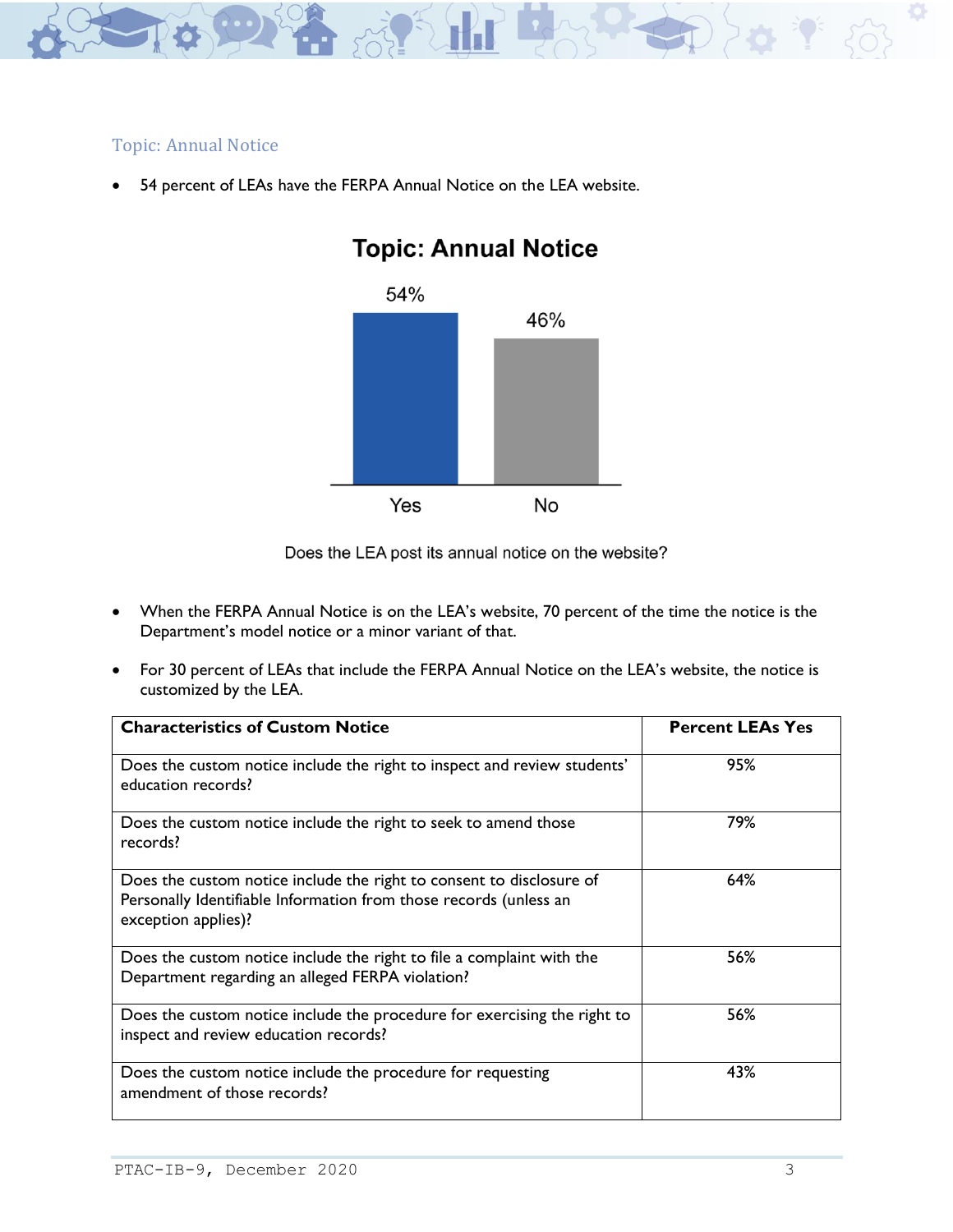| Does the custom notice include the district's criteria for determining<br>who constitutes a "school official?"                                    | 29% |
|---------------------------------------------------------------------------------------------------------------------------------------------------|-----|
| Does the custom notice include the district's criteria for determining<br>what constitutes a "legitimate educational interest?"                   | 35% |
| Does the LEA disclose that it routinely releases students' education<br>records to other schools in which the student seeks or intends to enroll? | 79% |

- For only 18 percent of LEAs, the FERPA Annual Notice is posted as primary website content, meaning the content is visible on the LEA main website or available from a dropdown menu without going to a PDF or an external website not maintained by the LEA.
- For 56 percent of LEAs with the FERPA Annual Notice available, it is included in the student handbook. In most of these cases, the handbook is a PDF that requires the user to search through the document to find the information. For 34 percent of LEAs that have the Annual Notice available, the notice is included in a document other than or in addition to the student handbook.

#### **Examples of Document Types Displaying FERPA Annual Notices Besides Student Handbooks**

| <b>Annual Notices</b>                         |
|-----------------------------------------------|
| Annual Parent and Student Rights Notification |
| <b>Student Records Notice</b>                 |
| Code of Conduct                               |
| Student Data Privacy and Security Policy      |
| <b>FERPA Notices</b>                          |
| Parent Rights Under FERPA                     |
| Parents Bill of Rights                        |

• 73 percent of LEAs indicate when the Annual Notification was last updated. However, in many cases, the date of update pertains to the entire student handbook, not the specific policy.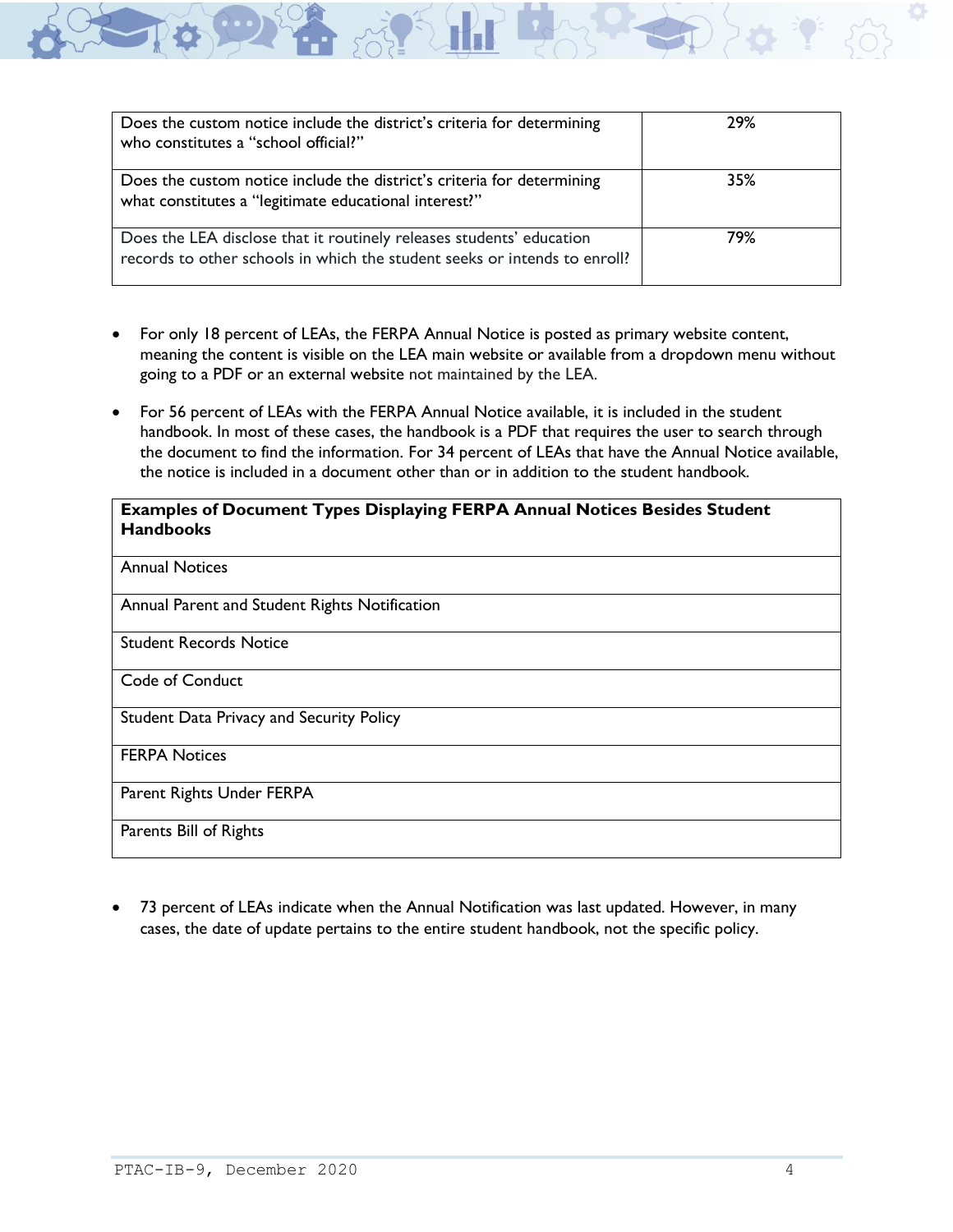

# Topic: Directory Information

• 52 percent of LEAs have the Directory Information (DI) policy on the LEA website.



# **Topic: Directory Information**

Does the LEA post its directory information on the website?

- When the LEA DI policy is on the website, 52 percent of the time it is the Department's model notice or a variant of that.
- For 48 percent of LEAs, the DI policy is customized by the LEA.

| <b>Characteristics of Customized DI Policy</b>                                                                                                                                                                                                   | <b>Percent LEAs Yes</b> |
|--------------------------------------------------------------------------------------------------------------------------------------------------------------------------------------------------------------------------------------------------|-------------------------|
| Does the customized policy include the types of Personally Identifiable<br>Information that the district or school has designated as directory<br>information?                                                                                   | 86%                     |
| Does the customized policy include an explanation of the right of parents<br>and eligible students to request that the information about the student<br>not be disclosed as directory information?                                               | 96%                     |
| Does the customized policy include a specified period of time within<br>which a parent or eligible student may notify the school or LEA in writing<br>that they do not want any or all of the information disclosed as directory<br>information? | 48%                     |

• For 42 percent of LEAs with the DI policy on their website, the DI policy is a limited DI. A limited DI might allow limited disclosure of directory information to third parties for legitimate education purposes, while disallowing the disclosure of this same information to third parties for purposes such as marketing.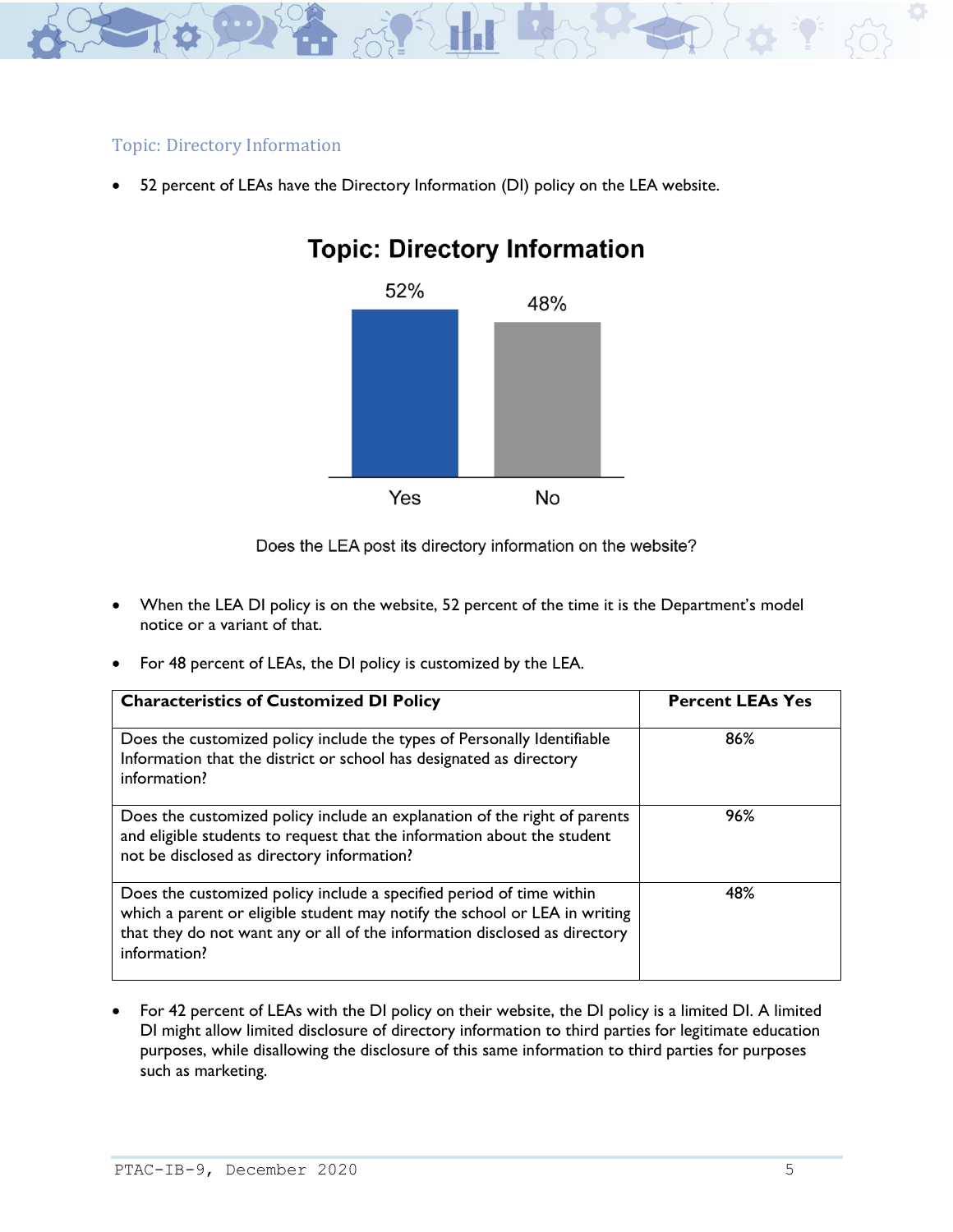| <b>Characteristics of DI Policy</b>                                                                                                                                                                                                              | <b>Percent LEAs Yes</b> |
|--------------------------------------------------------------------------------------------------------------------------------------------------------------------------------------------------------------------------------------------------|-------------------------|
| Does the LEA DI policy include Student ID?                                                                                                                                                                                                       | 10%                     |
| Does the LEA DI policy specify that student ID, by itself, cannot be used<br>to gain access to education records except when used in conjunction<br>with one or more factors that authenticate the user's identity (for<br>example, a password)? | 95%                     |
| Does the LEA DI policy include photo/video likenesses?                                                                                                                                                                                           | 61%                     |
| Does the LEA DI policy have a separate video and photo consent policy<br>(for example, for use on social media or in a newspaper)?                                                                                                               | 18%                     |
| Does the DI policy include disclosure to military recruiters?                                                                                                                                                                                    | 58%                     |
| Is there a separate notice for disclosure to military recruiters?                                                                                                                                                                                | 19%                     |
| Does the LEA provide a "menu" approach allowing parents to opt in or<br>out of specific disclosures? (Note details in comments.)                                                                                                                 | 23%                     |

- For 18 percent of LEAs, directory information is posted as primary website content, meaning the content is visible on the LEA main website or available from a dropdown menu without going to a PDF or an external website not maintained by the LEA.
- For 53 percent of LEAs with a DI policy available, it is included in the student handbook. In most of these cases, the handbook is a PDF that requires the user to search through the document to find the information. For 38 percent of LEAs with a DI policy available, the notice is included within or as part of another document.

#### **Examples of Document Types Displaying the LEA DI Policy Besides Student Handbooks**

Student Directory Information Notification

Student Records Policy

FERPA Notices

Annual Notices

Public Notice Policy

Student Code of Conduct

Student Data Privacy and Security

• 73 percent of LEAs indicate when the DI policy was last updated. However, in many cases, the date of update pertains to the entire student handbook, not the specific policy.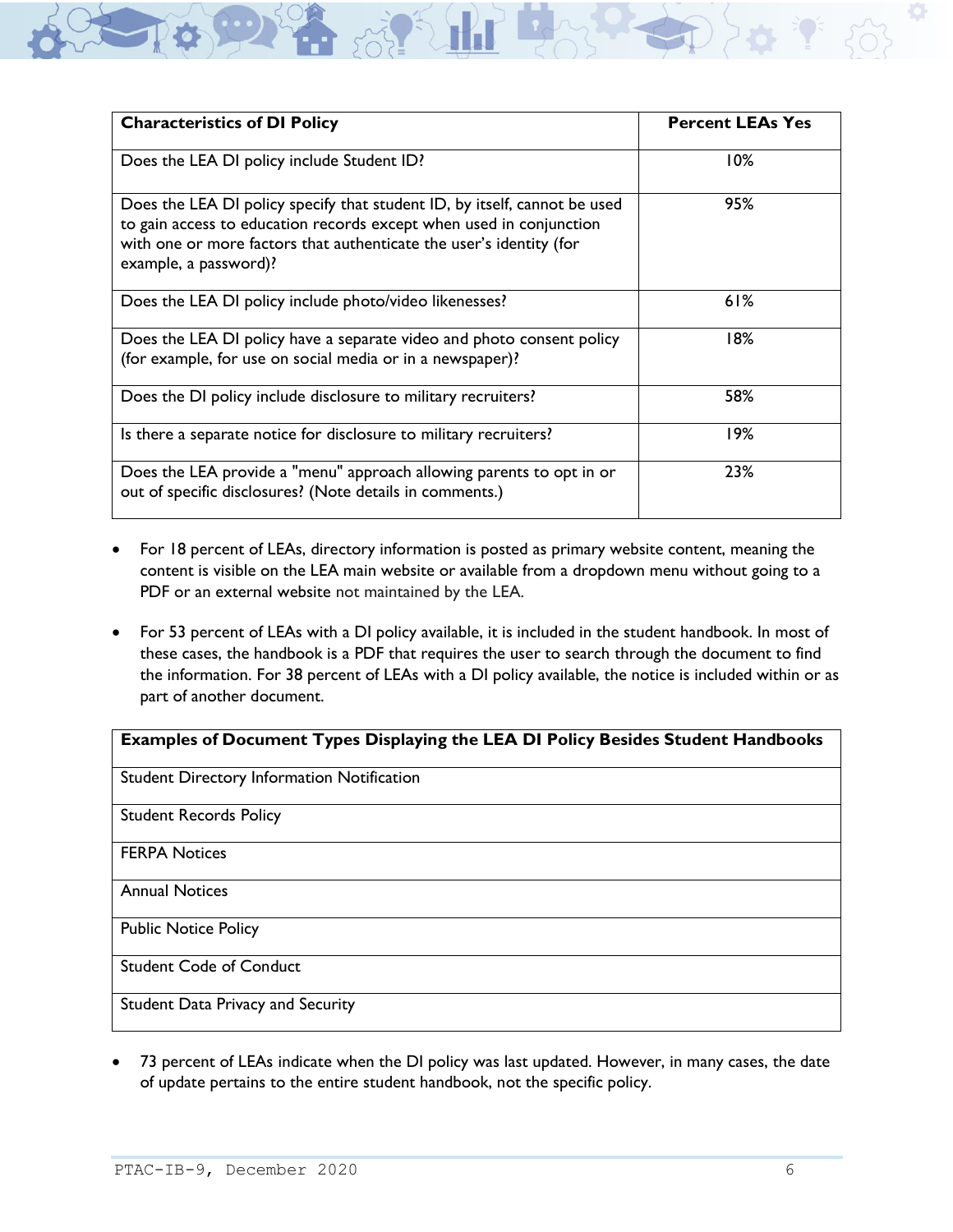

# Topic: PPRA

29 percent of LEAs have the PPRA Notice on the LEA website.



Does the LEA post its PPRA policy on its website?

- When the PPRA Notice is on the LEA's website, 84 percent of the time it is the Department's model notice or a variant of that.
- For 16 percent of LEAs, the PPRA Notice is customized by the LEA.

| <b>Characteristics of Custom PPRA Notice</b>                                      | <b>Percent LEAs Yes</b> |
|-----------------------------------------------------------------------------------|-------------------------|
| Does the LEA PPRA Notice indicate it is provided to parents at<br>least annually? | 64%                     |
| Is there an indication when the LEA PPRA Notice was last updated?                 | 78%                     |

- For 14 percent of the LEAs, the PPRA Notice is posted as primary content, meaning the content is visible on the LEA main website or available from a dropdown menu without going to a PDF or an external website not maintained by the LEA.
- For 60 percent of the LEAs with a PPRA notice available, it is included in the student handbook. In most of these cases, the handbook is a PDF that requires the user to search through the document to find the information. For 29 percent of LEAs with a PPRA notice available, it is included within or as part of another document.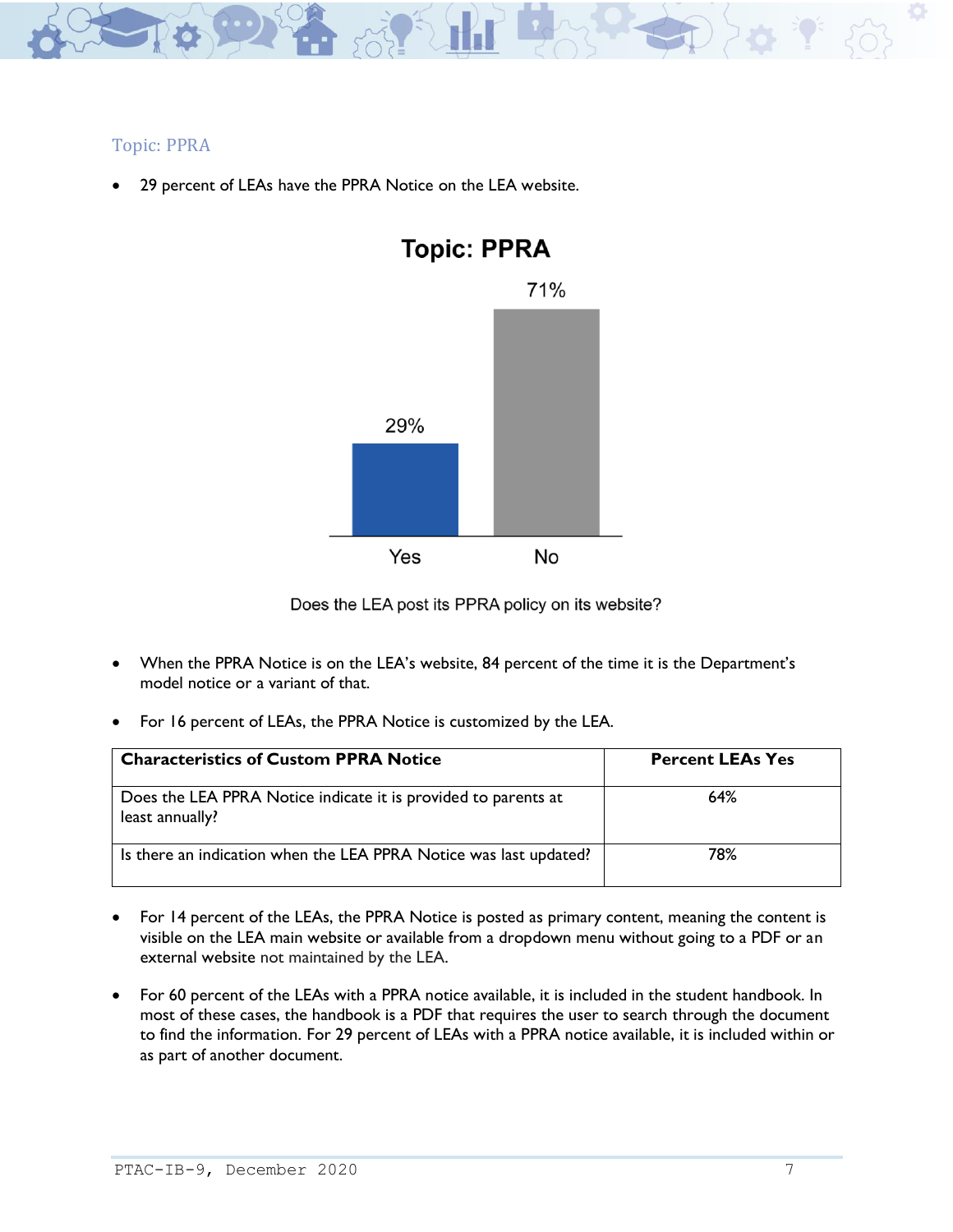#### **Examples of Document Types Displaying LEA PPRA Notices Besides Student Handbooks**

62 第 第 日

#### Parent/Guardian Rights

Behavioral Code Book

FERPA Notices

Annual Notices

PPRA Notice Document

Notification of Rights Under the Protection of Pupil Rights Amendment (PPRA)

Student Code of Conduct

 $\mathbf Q$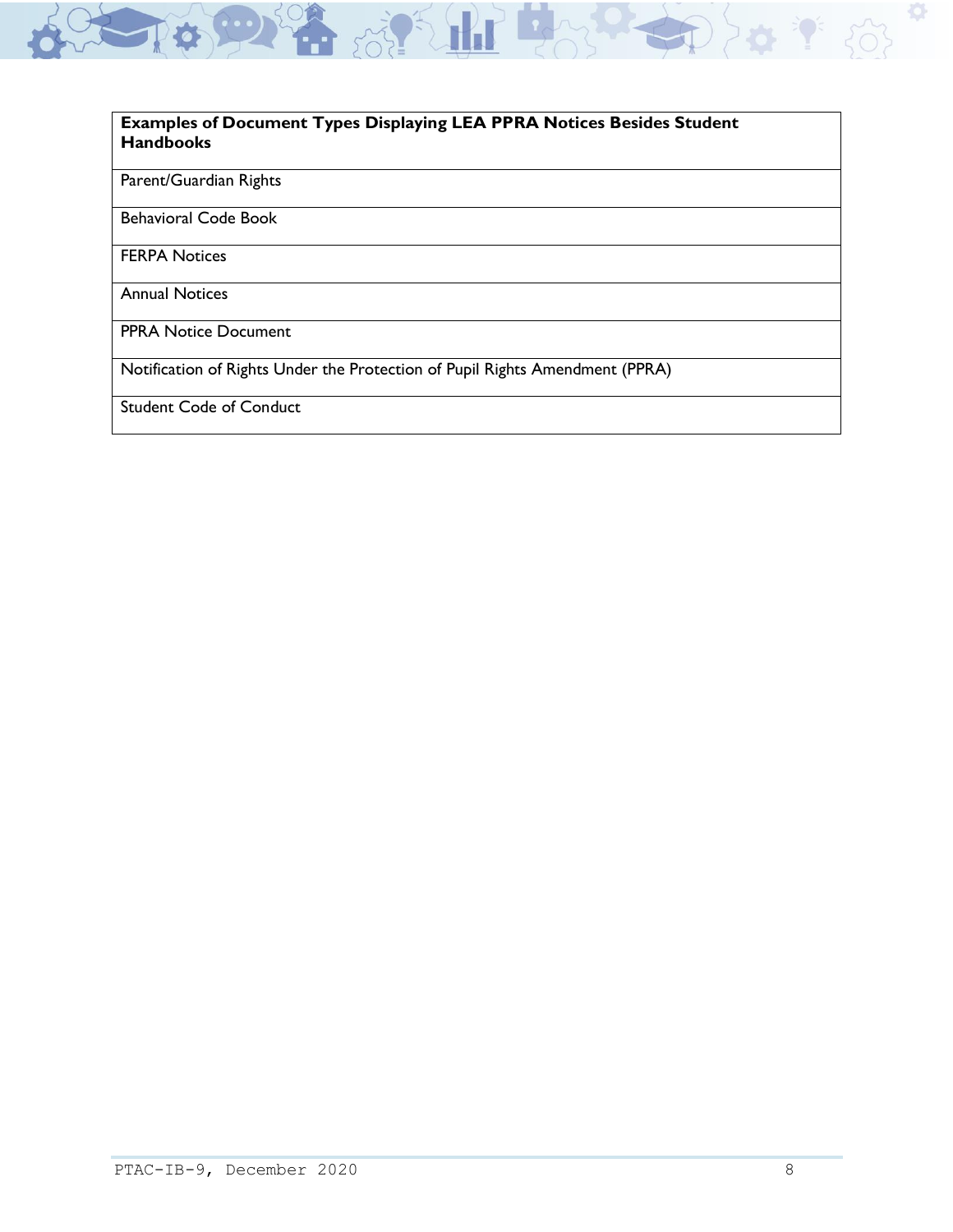

### Topic: Data Inventory

• Only 4 percent of the LEAs have a data inventory listing information collected by the LEA from or about its student available on their websites.





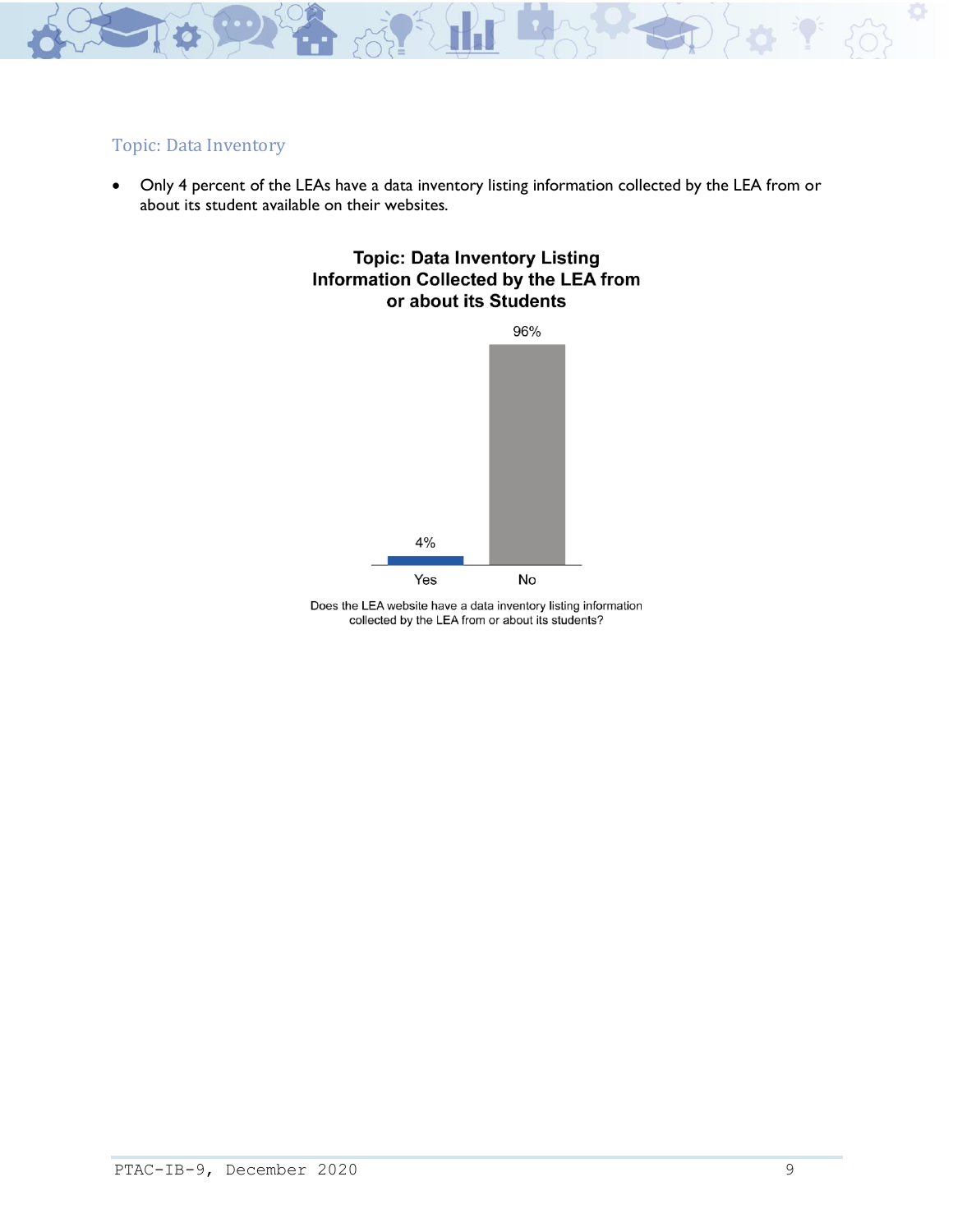

# Topic: Data Security

• 37 percent of LEAs have a description of information technology (IT) security and data protection policies on the LEA website.



# **Topic: Data Security**

Does the LEA website have a description of IT security and data protection policies?

| <b>Characteristics of Data Security Policies</b>                                                                                                                             | <b>Percent LEAs Yes</b> |
|------------------------------------------------------------------------------------------------------------------------------------------------------------------------------|-------------------------|
| Does the LEA website have a description of policies or procedures<br>specifically for paper records?                                                                         | 4%                      |
| Does the LEA website have a description of policies or procedures<br>specifically for digital information?                                                                   | 48%                     |
| Does the LEA website have a description of policies or procedures<br>specifically for access to student personally identifiable information?                                 | 31%                     |
| Does the LEA website have a description of policies or procedures<br>specifically for use of student personally identifiable information?                                    | 26%                     |
| Does the LEA website describe how student records are retained<br>(for example, identifiable, minimized or redacted, de-identified)?                                         | 2%                      |
| Does the LEA website have policies describing how the LEA de-<br>identifies student personally identifiable information before<br>publishing or disclosing to third parties? | 1%                      |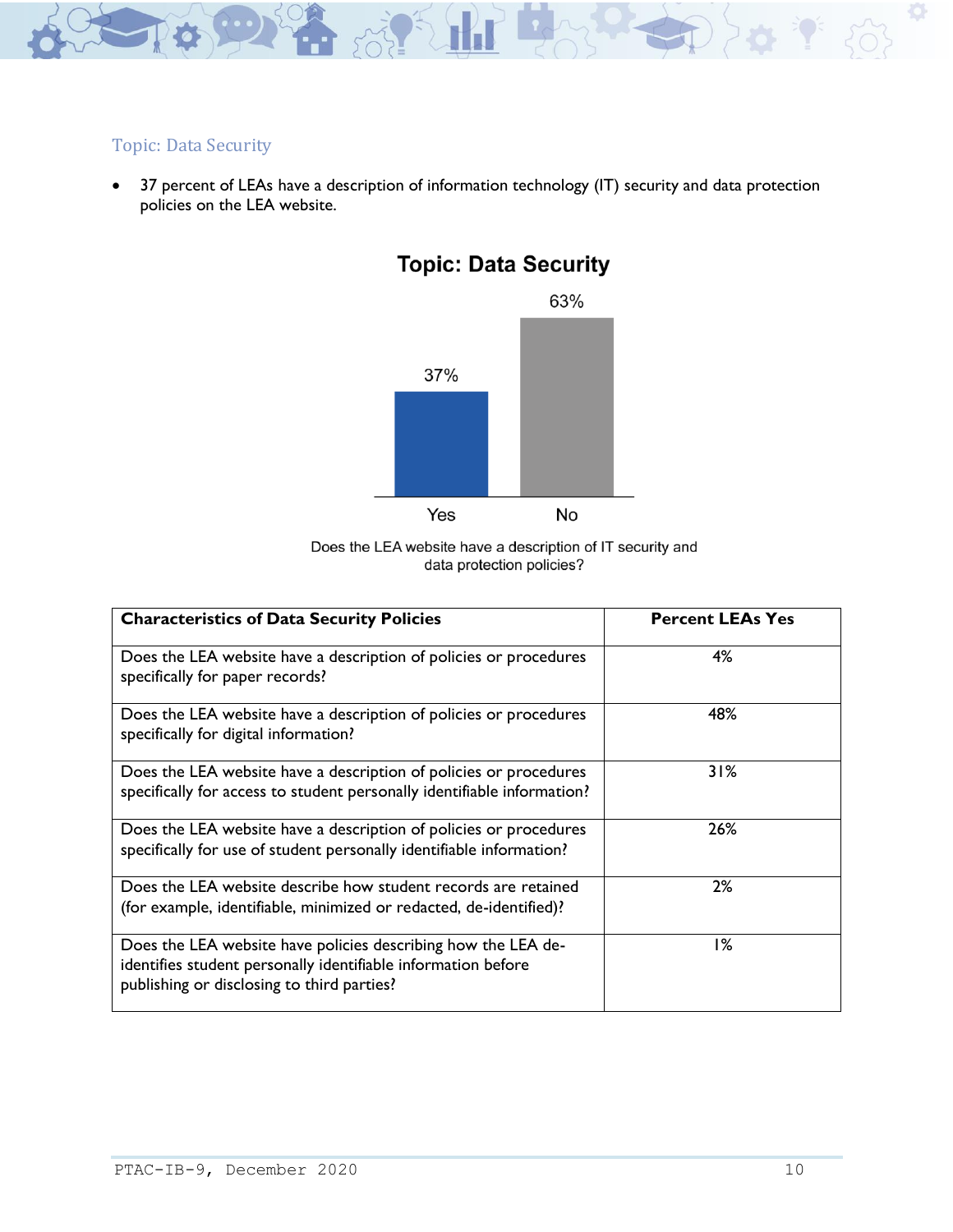

# Topic: Data Sharing

• 37 percent of LEAs have a description of data sharing policies posted on their LEA websites.



# **Topic: Data Sharing**



| <b>Characteristics of Data Sharing Policies</b>                                                                                   | <b>Percent LEAs Yes</b> |
|-----------------------------------------------------------------------------------------------------------------------------------|-------------------------|
| Does the LEA website indicate whether student personally<br>identifiable information is shared with third parties?                | 27%                     |
| Does the LEA website indicate whether personally identifiable<br>information is shared with external researchers?                 | 3%                      |
| If yes, are written agreements with researchers available?                                                                        | 13%                     |
| If yes, are study results available?                                                                                              | 9%                      |
| If yes, are any resulting changes to curriculum, policies, or programs<br>listed?                                                 | 0%                      |
| Does the LEA website indicate if personally identifiable information<br>is shared with education technology companies?            | 4%                      |
| Does the LEA website indicate the purpose for sharing personally<br>identifiable information with education technology companies? | 74%                     |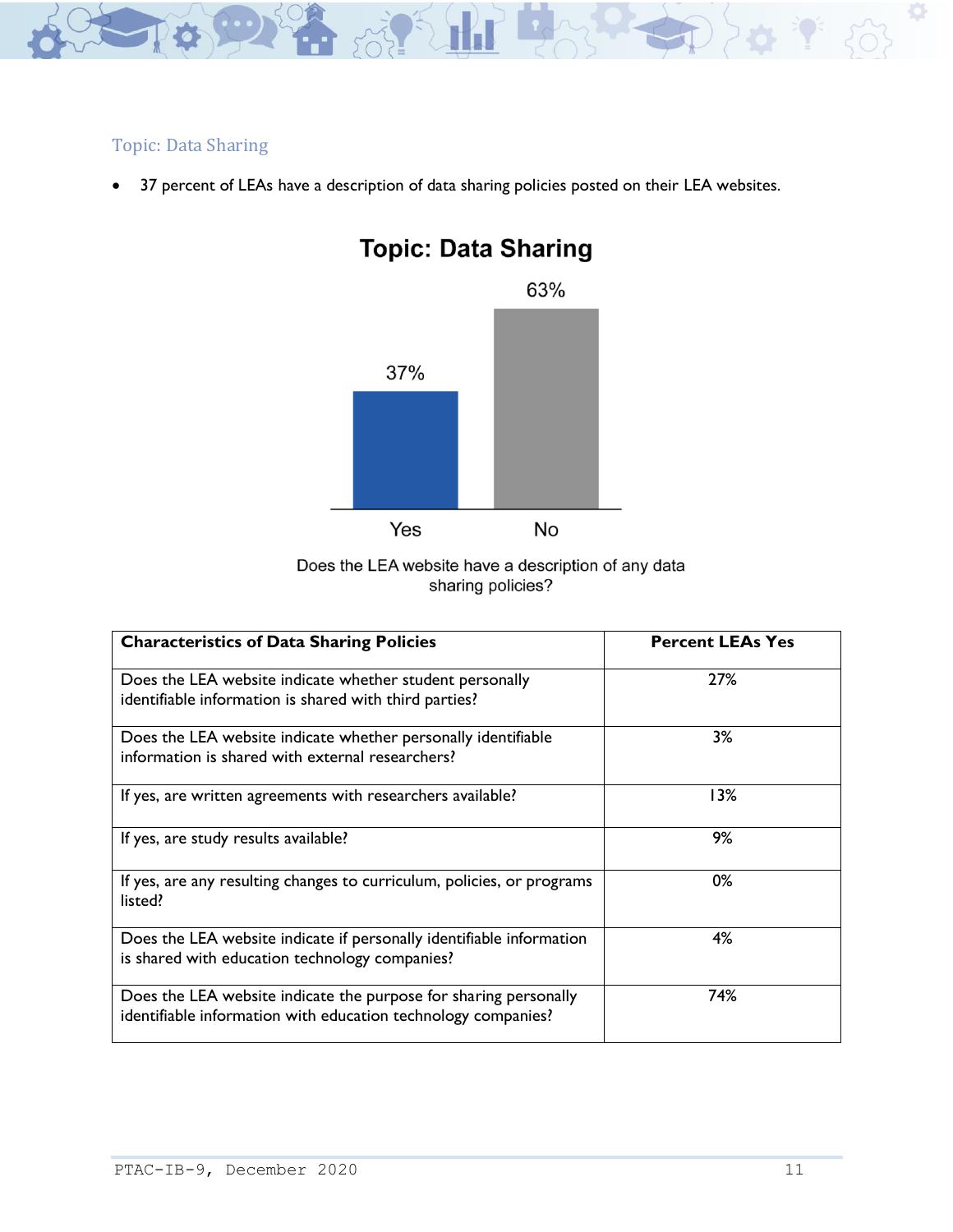| Does the LEA website have posted online contracts or written<br>agreements with companies or organizations to whom the LEA<br>discloses students' personally identifiable information? | 49% |
|----------------------------------------------------------------------------------------------------------------------------------------------------------------------------------------|-----|
| Does the LEA website have a list of approved online services or<br>apps used in classrooms?                                                                                            | 22% |
| Does the LEA website describe a policy or process for vetting or<br>approving apps?                                                                                                    | 14% |
| Does the LEA website list any differentiation between required and<br>optional apps?                                                                                                   | 3%  |
| Are links to non-contracted apps' terms of service posted?                                                                                                                             | 23% |

BOOK LE BAR

o Co

 $4.58$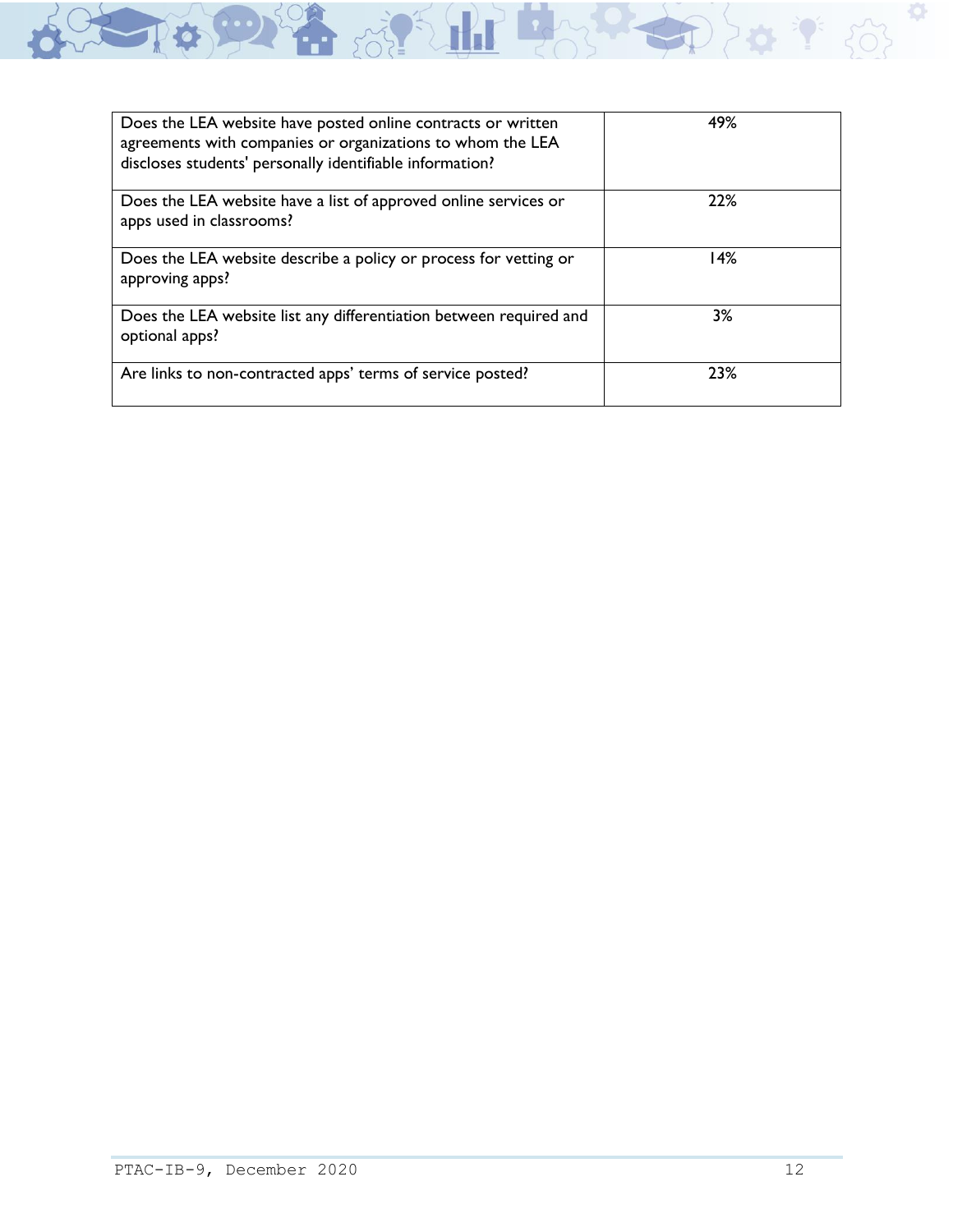

### Topic: Communications

• 7 percent of LEA websites include contact information for a staff member dedicated to data sharing and student privacy.



# **Topic: Communications**

- 12 percent of LEA websites have navigation menus that include a section indicating where to find data practices and student privacy information.
- 85 percent of LEA websites have a general search tool.

| <b>Search Tool Term</b>    | <b>Results Include Privacy-Related</b><br><b>Information</b> |
|----------------------------|--------------------------------------------------------------|
| <b>FERPA</b>               | 43%                                                          |
| <b>Annual Notification</b> | 23%                                                          |
| <b>Student Privacy</b>     | 45%                                                          |
| Directory Information      | 29%                                                          |
| <b>PPRA</b>                | 17%                                                          |
| Technology                 | 15%                                                          |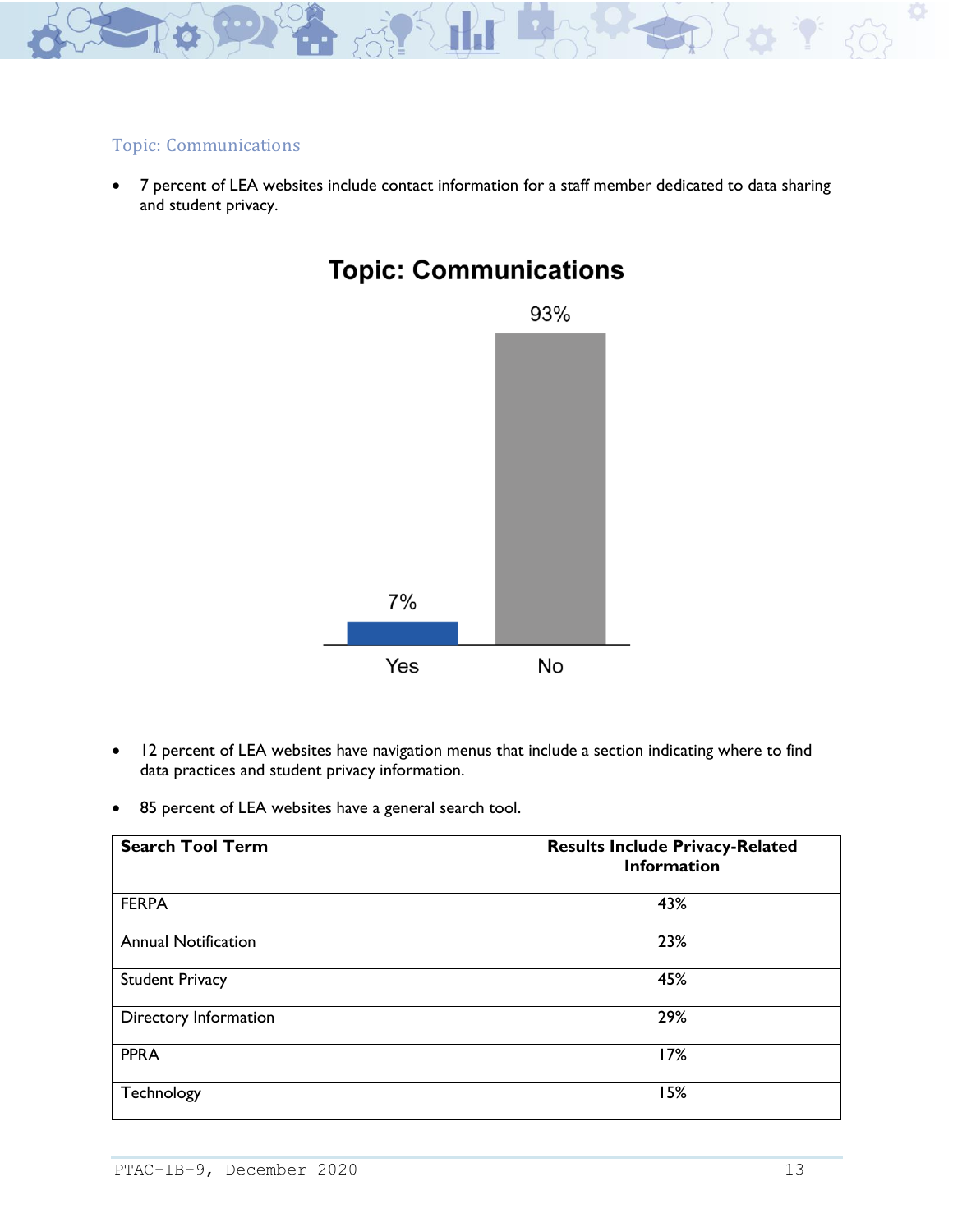| Applications    | 4%  |
|-----------------|-----|
| Apps            | 10% |
| Privacy         | 47% |
| Confidentiality | 29% |
| Disclosure      | 31% |
| Security        | 20% |

- 3 percent of LEA websites include a glossary of privacy-related terms.
- 66 percent of LEA websites have language translations, meaning the website can be viewed in a language other than English.

| <b>Language Translation</b>                                                                                                    | <b>Percent LEAs Yes</b>                                                                                                                                                                                                                                     |
|--------------------------------------------------------------------------------------------------------------------------------|-------------------------------------------------------------------------------------------------------------------------------------------------------------------------------------------------------------------------------------------------------------|
| All privacy related documents available in language translations                                                               | 23%                                                                                                                                                                                                                                                         |
| Key privacy related documents available in language translations<br>(Annual Notice, Directory Information Policy, PPRA Notice) | 37%                                                                                                                                                                                                                                                         |
| Example documents included                                                                                                     | Annual Notice, Directory<br>Information Policy, PPRA<br>Notice, privacy frequently<br>asked questions, student<br>handbook, Parent Bill of Rights,<br>or entire website is available in<br>language translations                                            |
| Example languages available                                                                                                    | Spanish, Korean, Russian,<br>Vietnamese, Arabic, Chinese,<br>French, Tagalog, Italian,<br>German, Hindi, Japanese,<br>Somali, Portuguese, Creole<br>(In many cases, the sites use<br>Google Translate, which<br>provides translations in many<br>languages) |

Ö.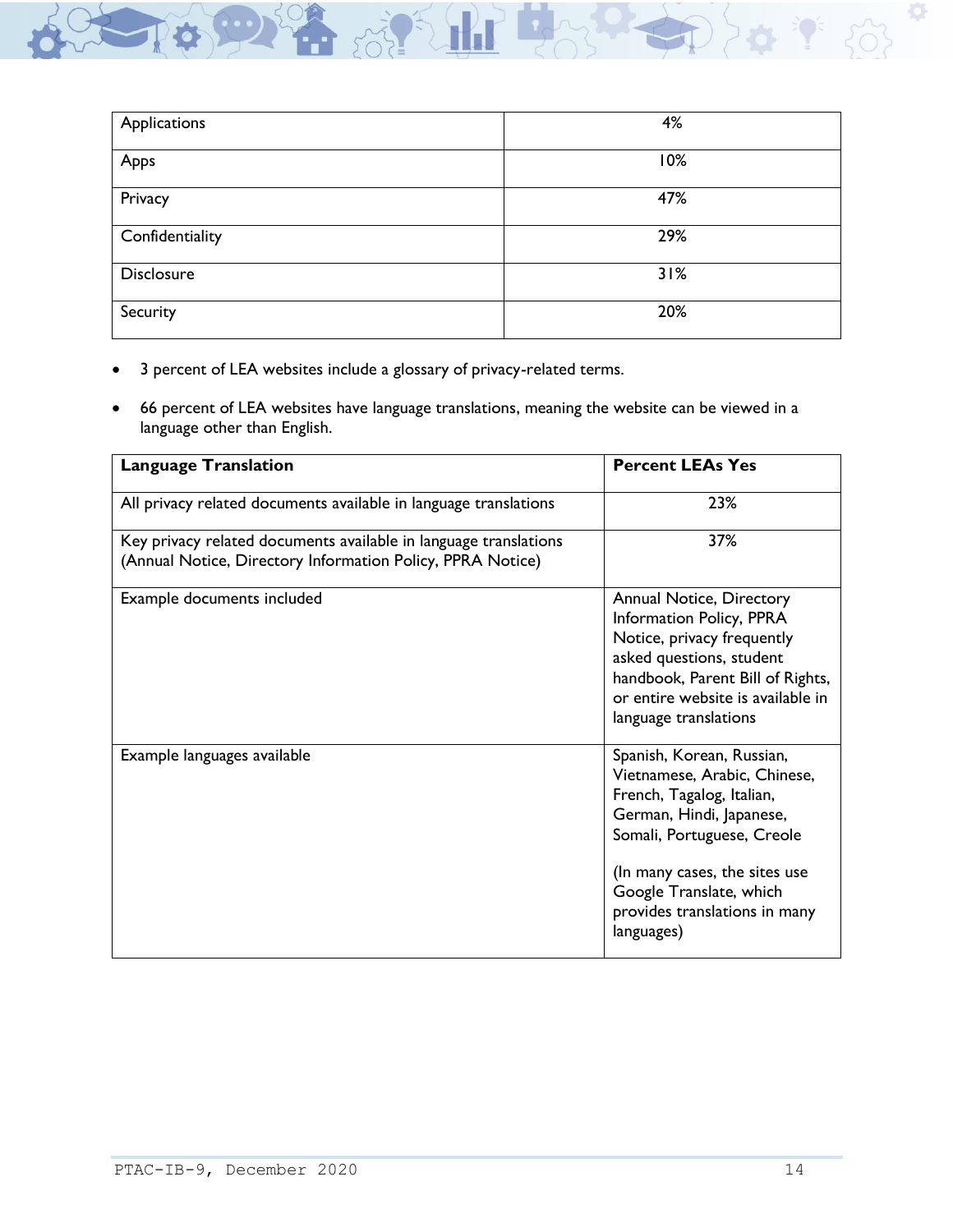

### **Plans for Years 3 and 4 Samples**

Samples from Years 3 and 4 will be subject to the same procedures and sampling tool to collect data, analyze the data, and share the results with the LEAs that are examined. Each year, SPPO will produce a high-level summary of the findings from that year. After each review, SPPO staff and contractors will provide outreach to the LEAs in that year's sample.

One hundred percent of these reviews will be completed by the end of the fifth year of the study, by September 30, 2022. After completion of all reviews, SPPO will produce a final report summarizing the findings and making general recommendations for all LEAs.